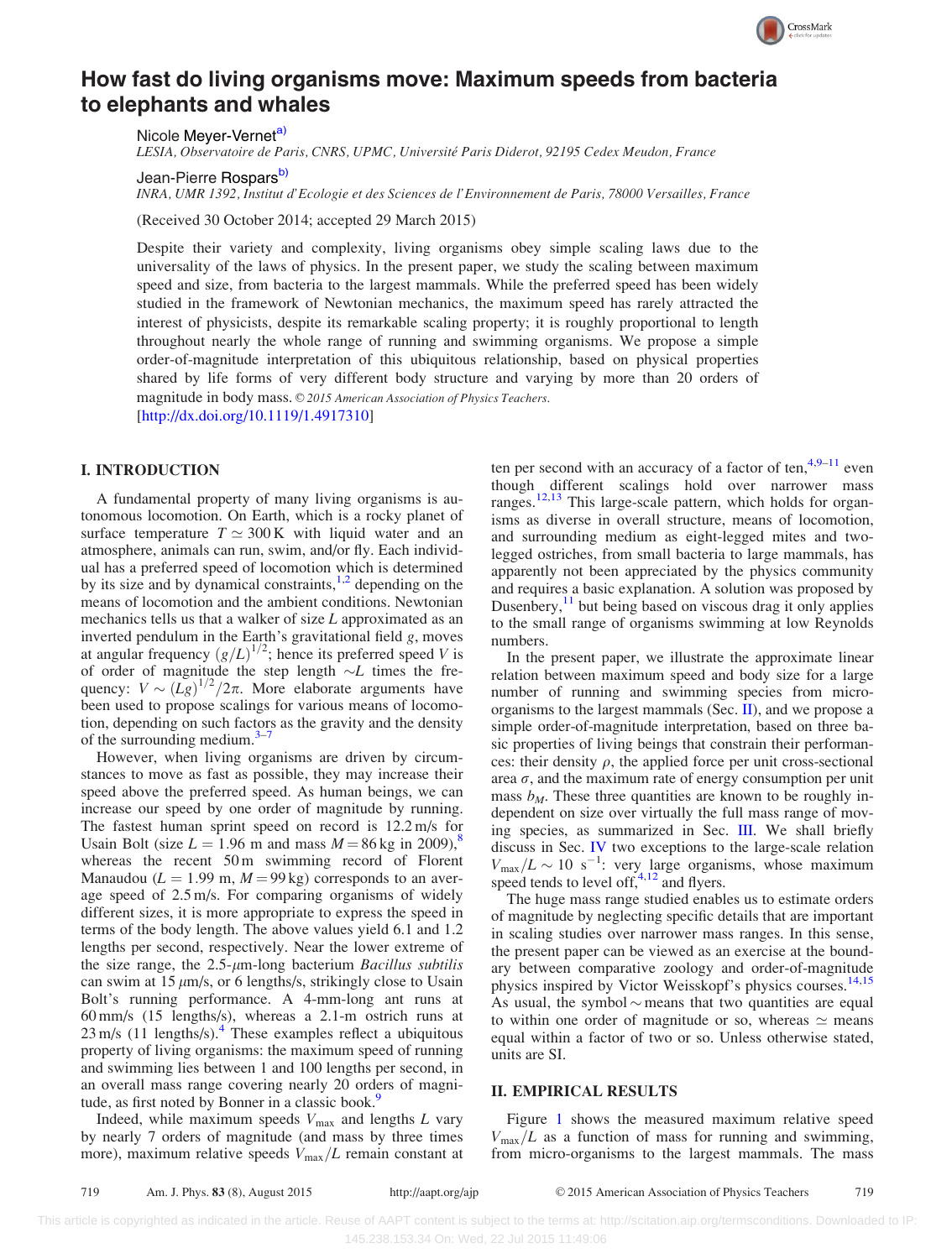<span id="page-1-0"></span>

Fig. 1. Maximum relative speed versus body mass for 202 running species (157 mammals plotted in magenta and 45 non-mammals plotted in green), 127 swimming species and 91 micro-organisms (plotted in blue). The sources of the data are given in Ref. [16.](#page-3-0) The solid line is the maximum relative speed [Eq. [\(13\)\]](#page-2-0) estimated in Sec. III. The human world records are plotted as asterisks (upper for running and lower for swimming). Some examples of organisms of various masses are sketched in black (drawings by François Meyer).

range goes from mites to the African bush elephant for running and from micrometer-sized bacteria to whales for swimming. Almost all the data lie in the range  $1 < V_{\text{max}}/L < 100$ . This range is remarkably narrow compared to the  $10^{20}$ -fold variation in body mass and confirms the striking constancy of the maximum relative speed first noted by Bonner.<sup>9</sup> The human world records for running and swimming are plotted as asterisks (red and blue, respectively). Both lie in the lower range of animal running and swimming relative speeds, respectively, illustrating the low rank of human beings in the animal world for sprinting and swimming. Nevertheless, these records still lie within an order of magnitude of the scaling  $V_{\text{max}}/L = 10 \text{ s}^{-1}$ .

Figure 1 also suggests that the maximum speed tends to level-off for large masses,<sup>[4](#page-3-0)</sup> a question that we shall discuss in Sec. [IV.](#page-2-0) We have not plotted flying speeds, which follow a different scaling law (see Sec. [IV\)](#page-2-0).[4](#page-3-0)

## III. ESTIMATION OF MAXIMUM SPEED

In order to propose a basic interpretation of the observed scaling, let us consider the three universal properties of living species which constrain their maximum speed of locomotion: mass density  $\rho$ , applied force per unit crosssectional area  $\sigma$ , and maximum power per unit mass  $b_M$ (maximum metabolic rate).

#### A. Three ubiquitous properties of living species

First, the mass density of organisms is roughly that of liquid water, on which life on Earth is based

$$
\rho \simeq 10^3 \,\mathrm{kg\,m^{-3}}.\tag{1}
$$

Second, the applied force per unit cross-sectional area of tissue $6,17$  is of order of magnitude

$$
\sigma \sim 2 \times 10^5 \,\mathrm{Nm}^{-2},\tag{2}
$$

from micro-organisms to the largest animals.<sup>[18](#page-3-0)</sup> This is an example of the rule dating back to Galileo that the strength of an object is proportional to its cross-section. Here, Eq. (2) is not the resistance to fracture, the so-called tensile strength, but the average active tension applied by organisms for their locomotion. This tension has a similar value for all organisms because it is based on biological molecular motors of similar basic properties. Biological motors are molecules converting chemical energy into mechanical energy via a conformational change in their molecular structure.<sup>[19](#page-3-0)</sup> This 3-dimensional structure is held together by non-covalent bonds, with the typical free energy

$$
W_0 \sim 10 \, k_B T,\tag{3}
$$

which prevents their destruction by thermal agitation, and their typical size is<sup>[20](#page-3-0)</sup>

$$
a_0 \sim e^2 / 4\pi \epsilon_0 W_0 \sim 6 \,\text{nm},\tag{4}
$$

despite the complexity of electrostatic interactions within large molecules. $21$  Basically, a molecular motor uses an energy  $\sim W_0$  for moving by one "step" via a change in 3-D structure, so that the "step" length is  $\sim a_0$ . The elementary force is thus

$$
F_0 \sim W_0/a_0 \sim 7 \,\text{pN} \tag{5}
$$

over an equivalent cross-section area whose order of magnitude is  $a_0^2$ , so that the force per unit cross-section area is

$$
\sigma \sim F_0/a_0^2 \sim W_0/a_0^3. \tag{6}
$$

Substituting Eqs.  $(3)$  and  $(4)$  into Eq.  $(6)$  yields Eq.  $(2)$ .

This order of magnitude holds for muscles of animals, which are made of filaments containing hundreds of elementary motors (myosin), as well as for the moving appendages of micro-organisms[.18,22,23](#page-3-0)

Third, consider the power available. Transport of heat and nutrients takes place across surfaces, which are expected to scale as the square of size, and thus to vary with body mass as  $M^{2/3}$ ; therefore, the energy consumption rate of living beings (the so-called "metabolic rate") per unit mass is expected to scale as  $M^{2/3}/M = M^{-1/3}$ . Reality is more complicated because body shape and structure change with size, so that different scalings are observed $^{24}$  $^{24}$  $^{24}$  with an exponent closer to  $-1/4$  than to  $-1/3$ . After decades-long controversies, $25,26$  $25,26$  $25,26$  it has been shown, albeit rarely appreciated in the physics community, that the basal metabolic rate per unit mass remains roughly constant across life forms.<sup>[27,28](#page-3-0)</sup> More precisely, for the vast majority of organisms it remains within a 30-fold range, $29$  which is remarkably narrow compared with the  $\sim 10^{20}$ -fold body mass range concerned. Since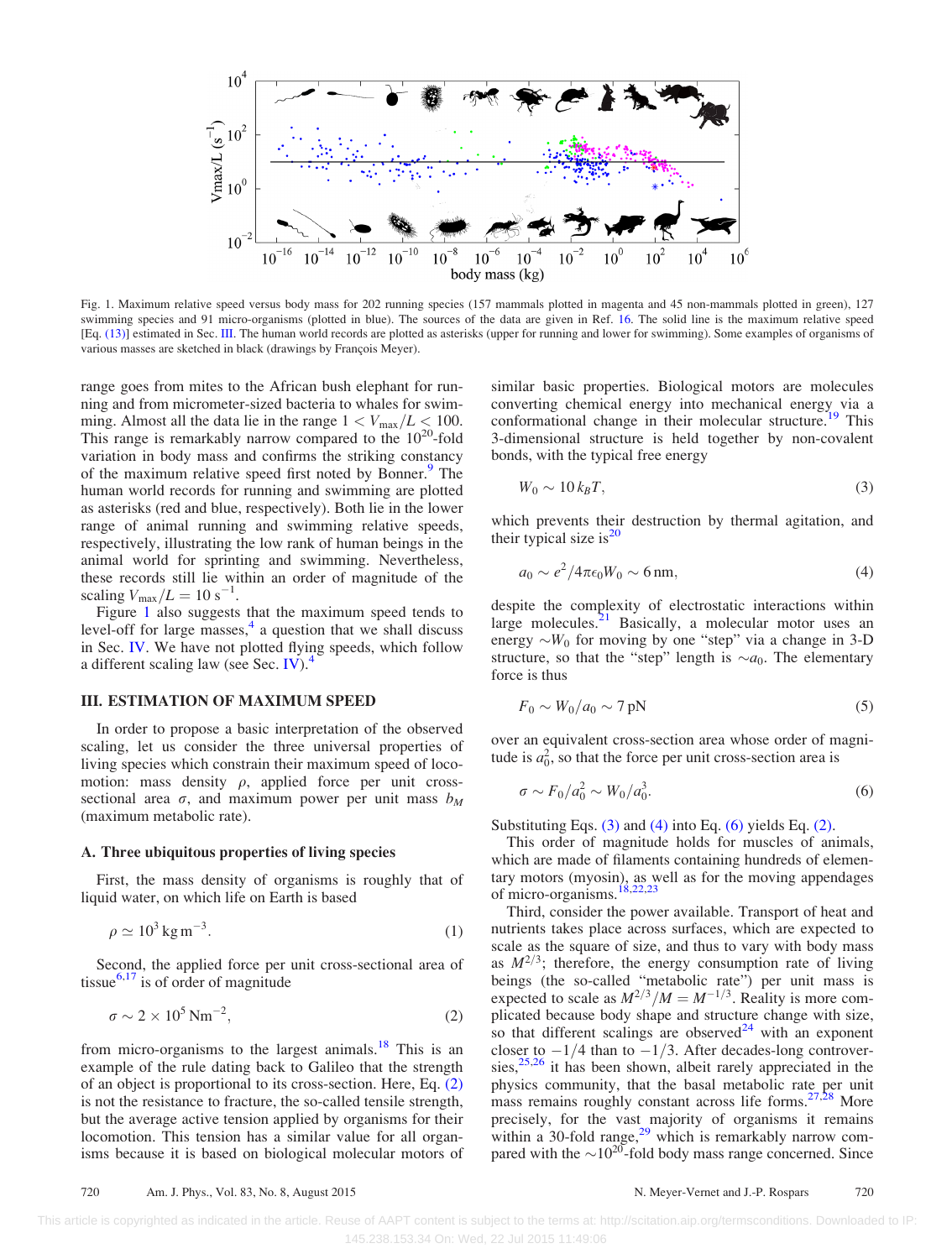<span id="page-2-0"></span>we wish to estimate the maximum speed, the relevant property is not the basal metabolic rate but rather the maximum metabolic rate. The order of magnitude of this parameter has been shown to be roughly constant, too, when scaled to the mass, with the value

$$
b_M \sim 2 \times 10^3 \,\mathrm{W}\,\mathrm{kg}^{-1} \tag{7}
$$

per unit of working tissue.[27](#page-3-0),[30,31](#page-3-0)

#### B. Maximum relative speed

If the maximum relative speed  $V_{\text{max}}/L$  only depends on the parameters  $\rho$ ,  $\sigma$ , and  $b_M$ , dimensional analysis can be used to deduce its scaling. In terms of the three dimensions  $[M], [L], [T]$ , the density scales as

$$
\rho \propto [M][L]^{-3}.\tag{8}
$$

Since  $\sigma$  is a force  $(\propto [M][L][T]^{-2})$  per unit cross-section  $(\propto [L]^2)$ , it scales as

$$
\sigma \propto [M][L]^{-1}[T]^{-2},\tag{9}
$$

and since  $b_M$  is a power ( $\propto [M][L]^2[T]^{-3}$ ) per unit mass, it scales as

$$
b_M \propto [L]^2 [T]^{-3}.\tag{10}
$$

Therefore, since  $V_{\text{max}}/L \propto [T]^{-1}$ , we deduce

$$
V_{\text{max}}/L \propto b_M \rho / \sigma. \tag{11}
$$

In order to make a quantitative estimate, let us go a step further than dimensional analysis. First, consider running and swimming of animals beyond the micro-organism range. At zero order, both means of locomotion can be considered as a cyclic process (of frequency  $f$ ) in which an organism of length L moves by one "step" of length  $\sim L$  during each cycle, by contracting muscles. Consider an organism of cross-section S and length L:

- its mass is  $M \sim \rho SL$ ,
- moving by one step of length  $\sim L$  by applying the force  $\sim \sigma S$  requires the energy per unit mass  $w \sim \sigma S L/M \sim \sigma/\rho$ ,
- since  $f$  steps per second consume the energy  $fw$  per unit mass, which must be smaller than  $b_M$ , the maximum step rate is  $f_{\text{max}} \sim b_M/w \sim b_M \rho / \sigma$ .

The maximum speed equals the step length  $\sim L$  times the maximum step rate  $f_{\text{max}}$ , whence

$$
V_{\text{max}}/L \sim f_{\text{max}} \sim b_M \rho / \sigma. \tag{12}
$$

Substituting Eqs.  $(1)$ ,  $(2)$ , and  $(7)$  into Eq.  $(12)$  yields

$$
V_{\text{max}}/L \sim 10 \,\text{s}^{-1},\tag{13}
$$

which is the large-scale relation mentioned in the Introduction.

Consider now micro-organisms. They move by rotating or undulating flagella, cilia, or pili, which are operated by molecular motors as are the muscles of larger organisms, even though the number of motors is much smaller for microorganisms. In this case, it is more enlightening to consider

the microscopic level. During one period of rotation or undulation,  $^{23,32}$  $^{23,32}$  $^{23,32}$  a micro-organism of length L moves along a distance  $\sim L$  using energy  $\sim W_0$  [given in Eq. [\(3\)](#page-1-0)] per molecular motor. With f cycles per second, the power spent is  $\sim fW_0$ . For a motor of size  $\sim a_0$  given in Eq. [\(4\)](#page-1-0) and mass  $\sim \rho a_0^3$ , the power cannot exceed the maximum metabolic rate  $\sim b_M \rho a_0^3$ . This yields  $f \le b_M \rho a_0^3/W_0$ , whence

$$
V_{\text{max}}/L \sim b_M \rho a_0^3 / W_0. \tag{14}
$$

With  $n$  motors, both the numerator and the denominator of Eq.  $(14)$  are multiplied by *n*, which does not change the result. Since from Eq. [\(6\)](#page-1-0)  $\sigma \sim W_0/a_0^3$ , Eq. (14) is equivalent to Eq. (12).

Hence, both micro-organisms and larger animals should have a similar maximum relative speed for running and swimming, given by Eqs.  $(12)$ – $(13)$ , in agreement with the data plotted in Fig. [1](#page-1-0).

#### IV. CONCLUDING REMARKS

There are two exceptions to the scaling derived above: flying species and very large organisms.

Flying is outside the scope of our simplified model because in that case the muscles essentially govern wing flapping, and this frequency does not yield the total relative speed of the organism. In addition, air drag represents the dominant constraint at large flying speeds.<sup>[4](#page-3-0)</sup>

Consider now large running and swimming organisms, for which  $V_{\text{max}}/L$  tends to decrease (Fig. [1\)](#page-1-0), even though the data do not lie below one order of magnitude of the scaling (13) except for the largest animal. Several effects become important at high speeds, such as friction and excess heat production. However, Fig. [1](#page-1-0) suggests a similar trend for running and swimming, which points to a more fundamental limitation, independent of the surrounding medium.

Let us consider an organism of cross-section S and length  $L$ , as in Sec. III B, and approximate the locomotion as a periodic motion of legs (for running) or tail (for swimming) of length  $\sim L$ . The maximum frequency is constrained not only by the power available, as considered in Sec. III B, but also by the maximum angular acceleration that muscles can provide. With the torque  $\Gamma \lesssim \sigma SL$  and moment of inertia  $I \sim ML^2 \sim \rho SL^3$ , the angular acceleration  $d^2\theta/dt^2 \sim \Gamma/I$  is constrained by

$$
d^2\theta/dt^2 \lesssim \sigma/(\rho L^2). \tag{15}
$$

Integrating Eq. (15) twice yields the order of magnitude of the time for the appendage to be accelerated up to a fixed angle  $\theta$ :

$$
t \gtrsim L(\rho \theta/\sigma)^{1/2}.\tag{16}
$$

Setting  $\theta \sim 1$  in Eq. (16) yields the frequency  $f \sim$  $1/t \leq (\sigma/\rho)^{1/2}/L$  and therefore the upper limit of the maximum speed

$$
V_{\text{max}} \le (\sigma/\rho)^{1/2}.\tag{17}
$$

Hence, the value of  $V_{\text{max}}/L$  in Eq. (12) can only hold for

$$
L \leq (\sigma/\rho)^{1/2} / (b_M \rho/\sigma) = (\sigma/\rho)^{3/2} / b_M.
$$
 (18)